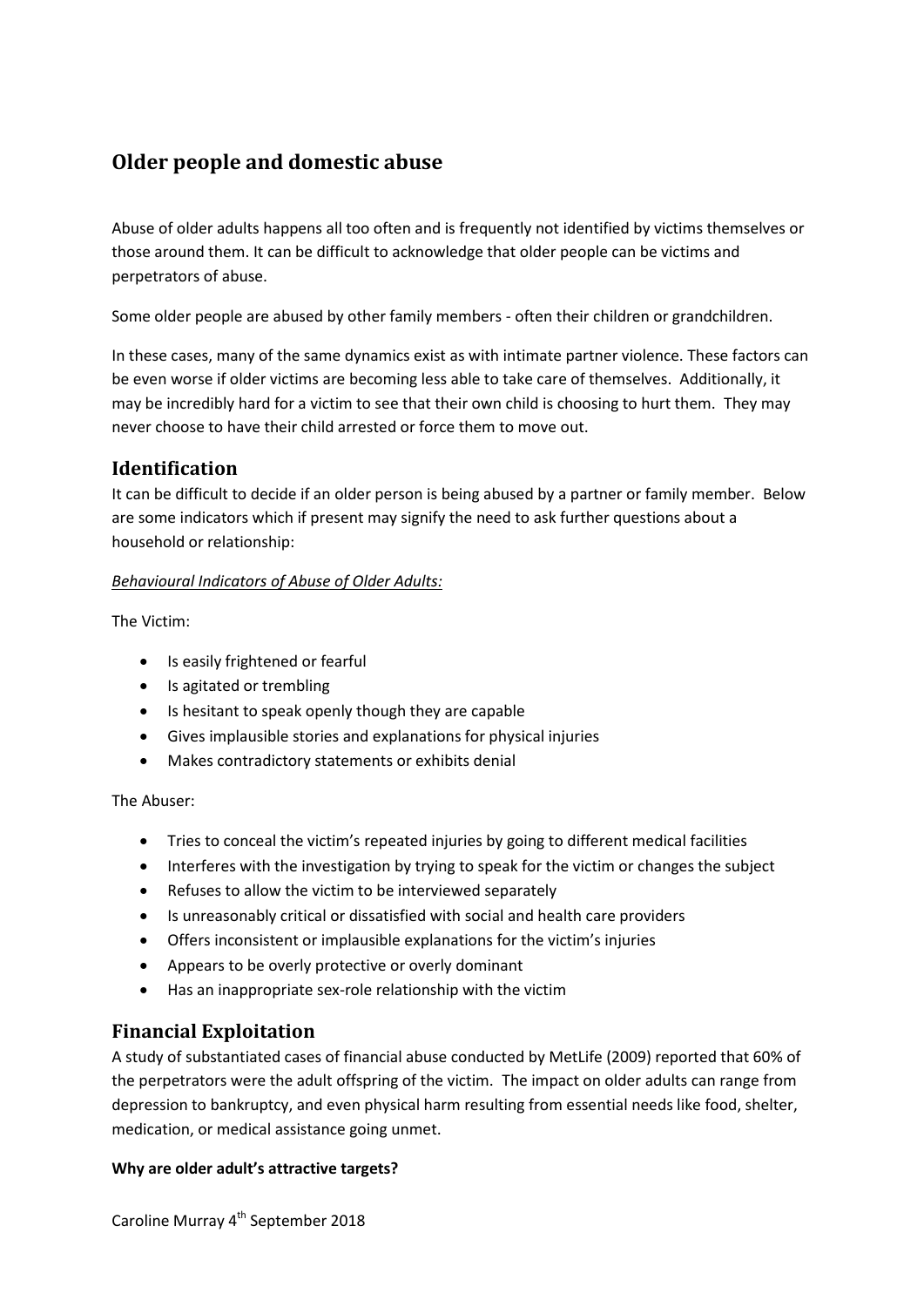- Family members are often the abuser and the older adult is afraid they will be put in a nursing home or not cared for if they come forward about the exploitation
- Many seniors do not realize the value of their assets
- Some older people are unsophisticated about financial matters
- Severely impaired individuals are less likely to take action against their abusers as a result of embarrassment or illness
- Older adults are more likely to be dependent on others for help. These "helpers" may have significant influence over the older person and have access to homes and assets
- Advances in technology have made managing finances more complicated

# **Who are the perpetrators?**

Family members, including spouses, children, or grandchildren. They may:

- Stand to inherit and feel justified in taking what is "rightfully" theirs
- Have substance abuse, gambling, financial problems, mental health issues
- Have a negative feeling towards siblings or other family members whom they want to prevent from inheriting the older person's assets
- Have a negative feeling with the older family member and feel a sense of "entitlement"

#### **What are the indicators?**

Changes in an older person's financial condition that could be sudden or gradual

- Suspicious changes in wills and power of attorney
- Addition of names to bank signature cards
- Complaints of stolen or misplaced credit cards, check books, or valuables
- An older adult reporting they have unpaid bills although they have the money to pay for them
- Older adults who appear nervous when accompanied by another individual, or gives strange explanations of why they need money
- An older person reporting scams( e.g.; people who offer to work for cash in advance but they don't do the job)
- Dependency. If the caregiver is financially dependent on the older adult, financial exploitation may occur

# **Caregiver Stress**

In some situations, abuse and neglect may be unintentional or as a result of 'carer stress'. However, the assumption should be that any form of abuse can cause serious harm. Caregiver stress is a risk factor for abuse and neglect of older adults. The demands of daily care and support for even a more independent older person can cause significant caregiver stress. Abusive behaviour is sometimes blamed on resulting frustration and anger. However, caregiver stress does not excuse abusive behaviour. Abuse is always a choice. Many times the abuser of older adults need their victims for transportation, housing, financial assistance, and more. This can make such situations unique as both the victim and abuser may need the other to help fulfil their needs.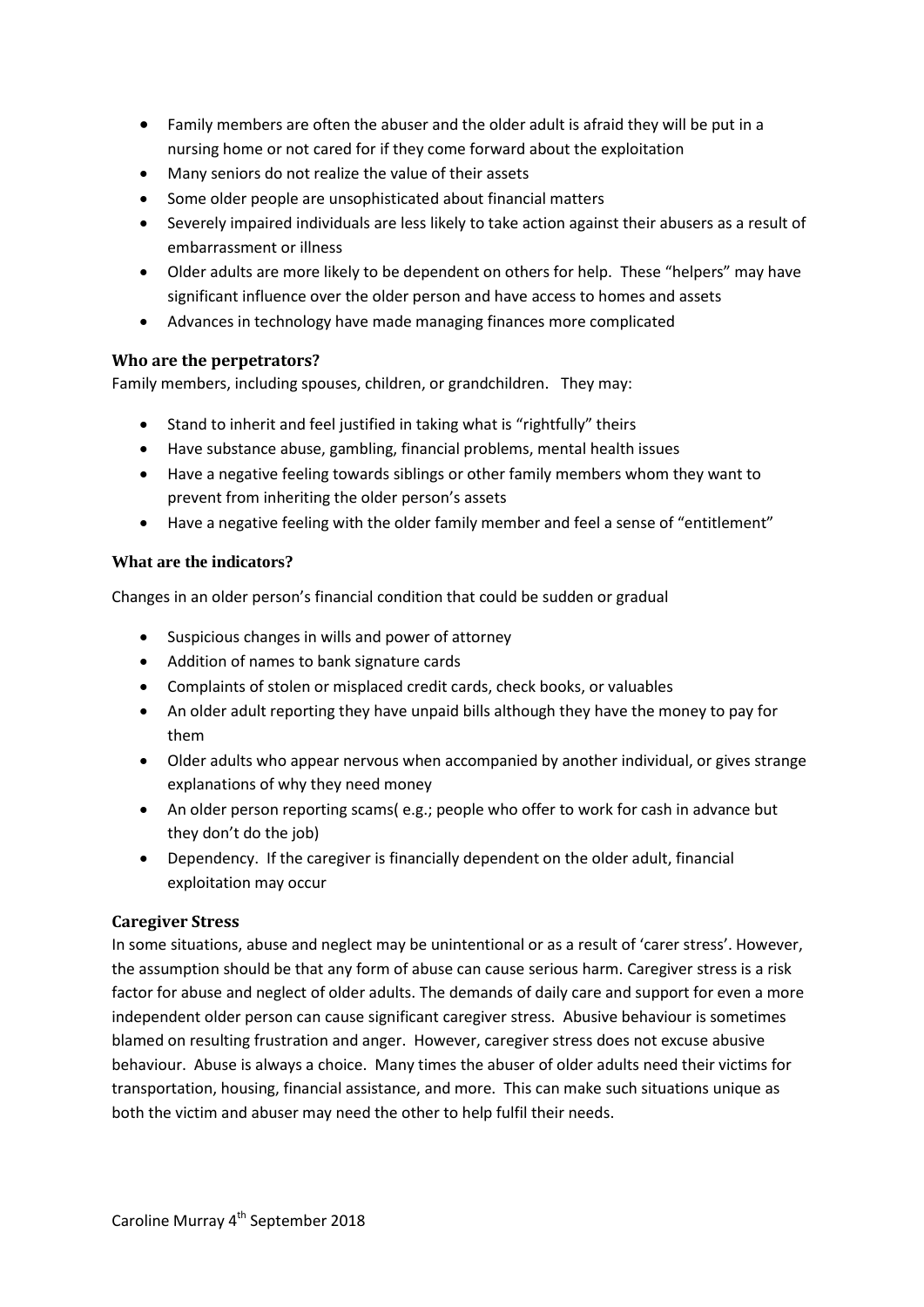# *Power and Control Wheel for Elder Abuse*

This is the Power and Control Wheel for Elders. You can use the wheel to identify tactics an abuser is using to maintain power and control over their victim. If you are noticing a pattern of abusive behaviours that are impacting the way your client thinks, feels, or acts, they are probably a victim of abuse. Abusers will often minimise the impact of their behaviours, deny that they have done such things, and blame their abuse on the victim, stress, alcohol, drugs, and other factors. One excuse they may give for their actions is caregiver stress.

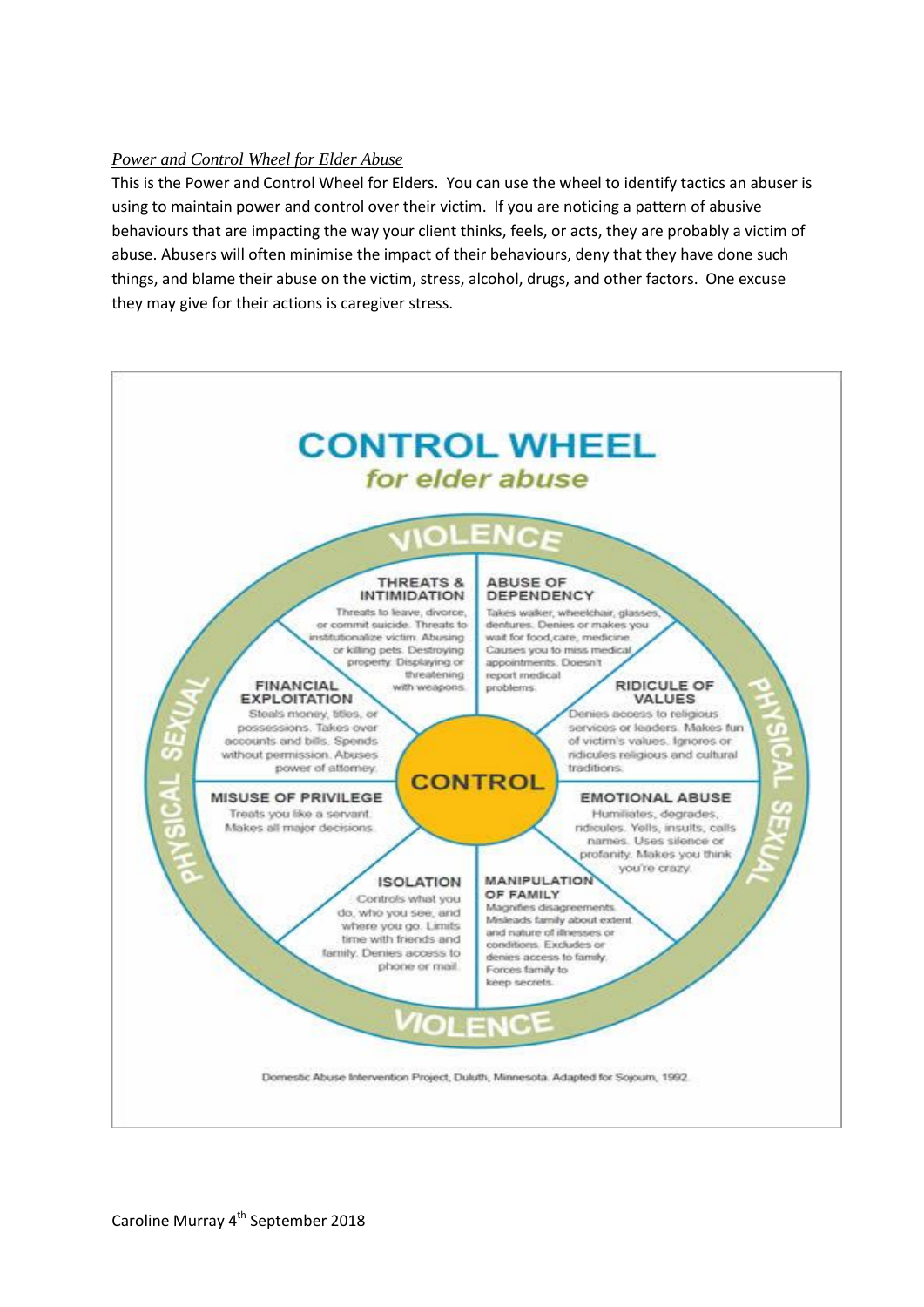# **What can I do?**

It is important to understand the needs the victim has in order to present real options for safety. For instance, if you help the victim remove the abuser from the home but do not plan for assistance: getting groceries, getting to medical appointments, or other things the abuser provided the victim, they may be more likely to ask the abuser back or suffer from self-neglect.

#### **What if someone I know is being abused but they won't make their abuser leave?**

As with victims of domestic abuse of all ages and abilities, separating from the abuser is not always the safest or best option. There are many factors to consider when deciding what to do. Older victims of domestic abuse face additional barriers:

- They may not identify themselves as "abused." Images on TV and movies often show abused women as younger women with children. This may imply that domestic abuse doesn't occur in mid or later life.
- Older women may just accept the abuse since gender roles, expectations, and acceptable behaviour were different many years ago.
- They may feel shame and be afraid of what will happen to them if they report abuse.
- They may fear that they'll have to leave their homes or be placed in supportive housing.
- Some victims fear having their decision-making rights taken from them by service providers.
- Financial worries can be huge. Some older abused people have no formal education or money of their own. Many with health problems are afraid of losing insurance if they are on their abusers' policies or don't know how to navigate the medical system alone. They may be afraid of not being able to get a job or be unable to work at all and feel trapped.
- Family members and adult children may be a factor. Some adult children will support their parent and help in any way they can if they are being abused. Others create barriers by encouraging their parent to stay thinking that if they leave, they will become responsible for their abusive parent. Some side with the abuser, believing the victim tore the family apart.
- Life stresses can feel overwhelming. Some victims may have never lived on their own away from partners or the family they were born into. They may know no other life.
- There may be strong cultural or religious beliefs that keep them from getting help. Changes such as the death of family or friends, birth of grandchild, retirement, and moving may all also play a part in a victim's decisions.

# **How to Safety Plan**

Sometimes the best thing you can do to help a victim of abuse who is not ready or able to leave the situation is to help them consider their options and plan for their safety. Domestic abuse safety planning is an on going process of considering and selecting options that may help a victim remain safer– it means helping a victim creatively brainstorm their options and the possible advantages and consequences of each.

A decision to stay may be a safety strategy and making a plan in case things get worse may help. For example, if a victim was living with an abusive family member or caretaker you may discuss with them ideas such as:

• calling the police